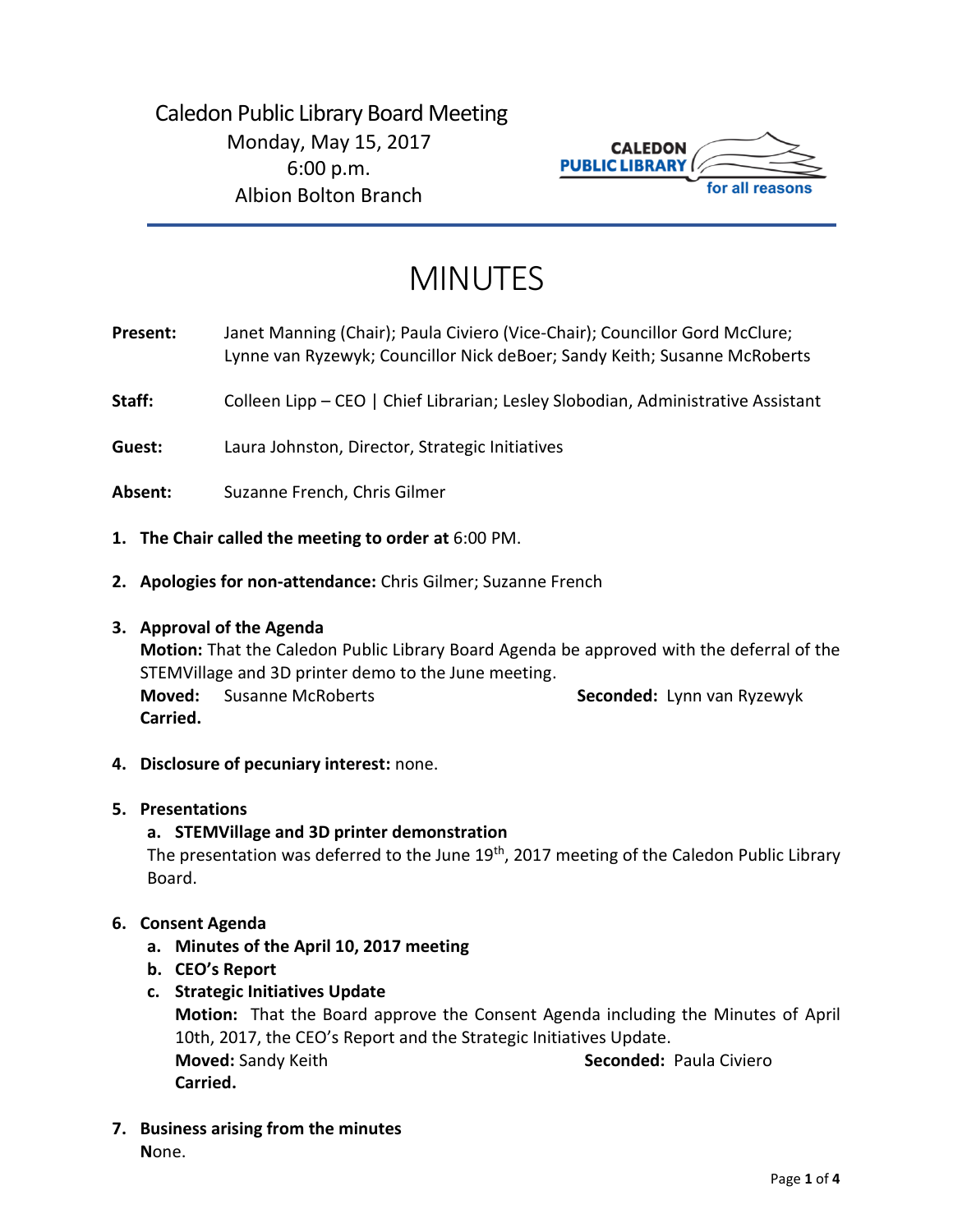*Councillor Nick deBoer arrived at 6:10PM*

*Councillor Gord McClure arrived at 6:15PM*

#### **8. Staff and Committee Reports**

# **a. Advocacy Committee Meeting Notes and Work Plan**

**Motion:** That the Caledon Public Library Board receive the Advocacy Committee Meeting Notes and Work Plan. **Moved:** Sandy Keith **Seconded:** Paula Civiero **Carried.** 

#### **b. SOLS Trustee Council update**

**Motion:** That the Caledon Public Library Board receive the SOLS Trustee Council update as presented by Lynne van Ryzewyk. **Moved:** Sandy Keith **Seconded:** Paula Civiero **Carried.** 

#### **9. Staff Reports**

# **a. Treasurer's Report and Financial Statements**

**Motion:** That the Caledon Public Library Board receive and approve the Treasurer's Report and Financial Statements. **Moved:** Councillor Nick deBoer **Seconded:** Lynn van Ryzewyk **Carried.** 

# **b. Bed Bug Policy Report**

**Motion:** That the Caledon Public Library Board approve and adopt the Bed Bug Prevention and Containment Policy. **Moved:** Councillor Nick deBoer **Seconded:** Paula Civiero **Carried.** 

# **c. Caledon Public Library Annual Report 2016**

**Motion:** That the Caledon Public Library Board receive and approve the 2016 Annual Report.

**Carried.**

**Moved:** Paula Civiero **Seconded:** Sandy Keith

# **d. Staff Forum Report**

**Motion:** That the Caledon Public Library Board approve the closure of the Albion-Bolton, Caledon Village and Margaret Dunn Valleywood branches on Friday, September 22, 2017 so that staff may participate in a full day of professional development. **Moved:** Paula Civiero **Seconded:** Susanne McRoberts **Carried.**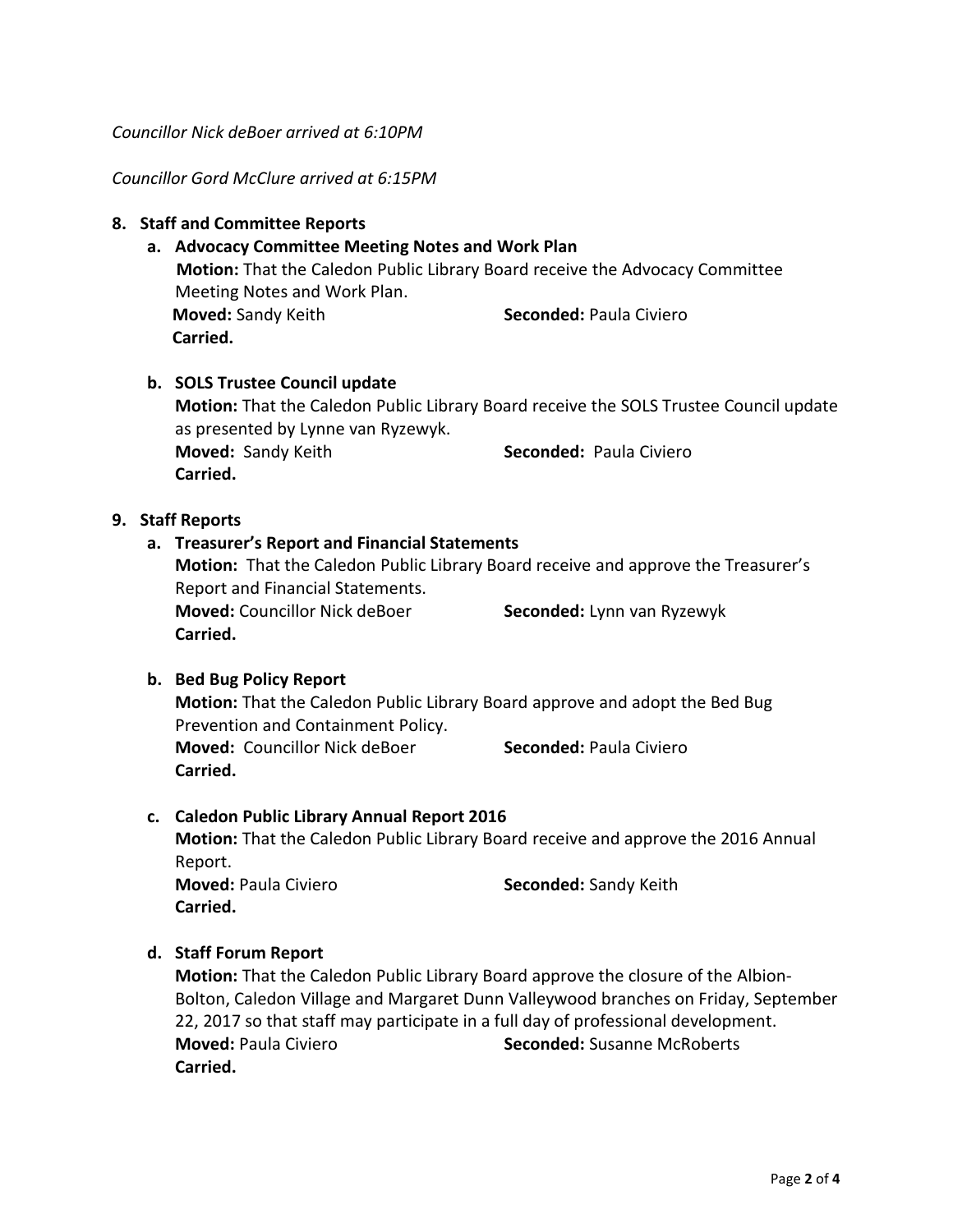#### **10. New Business**

# **a. Prioritization of Master Plan Recommendations**

The Board confirmed previous discussions regarding prioritization of the facility related recommendations referenced in the Master Plan. The following priorities will be reflected in future budget submissions, capital forecasts and new development charge studies when possible and will prompt necessary communications with relevant Town stakeholders/departments:

- Southfields Village Branch in progress
- $\bullet$  Branch improvements in Alton  $-2018$
- Service transition to Maker/Learning Lab model in Margaret Dunn Valleywood 2019 (prompted by the opening of the Southfields Village Branch)
- Caledon East Branch within expanded Caledon Community Complex scheduling dependent on Complex timeline
- Investigation of the upcoming Town-released Expression of Interest (EOI) in support of relocation and improvement of the Albion-Bolton Branch

#### **11. Board Advocacy**

# **a. Upcoming Events and Opportunities**

- **i.** An Evening with Author Amy Stuart Tuesday, May 23, 7:00PM, Albion Bolton Branch.
- **ii.** Friends of Caledon Public Library Annual General Meeting with guest speaker Landscape Designer Deborah May-Forbes- Wednesday, May 17, 6:30PM, Albion Bolton Branch.
- **iii.** Library visits to Orangeville, Innisfil, Tuesday, May 23, 9AM, Caledon Village Branch.
- **iv.** Presentation of CPL Strategic Plan to Council, Tuesday, May 30, 7:00PM, Town Hall.
- **v.** Mayor's Senior's Forum, Wednesday, June 7, 9:00AM-3:00PM, Albion Bolton Community Centre.
- **vi.** Caledon Exchange Family Pizza Night, Wednesday, June 7, 5:00-8:00PM, The Exchange, 55 Healey Road, Bolton. Register at 289-966-1715 x276.
- **vii.** Bridging the Gap Multi-Generational Celebration, Saturday, June 10, 1:00- 3:00PM, Caledon east Branch.
- **viii.** CPL's Trivia Pub Night Celebrating Canada 150, Thursday June 22, 2017, 8:00PM, Villa Caledon Inn CE.

#### **12. Correspondence**

- **a.** Janet Manning, Board Chair response to patron concern April 5, 2017
- **b.** Mrs. Alice Pettit re: My Missing Books April 13, 2017
- **c.** Eleanor McMahon, Minister of Tourism, Culture and Sport, Post Budget Letter to Cultural Stakeholders, April 27, 2017
- **d.** Kevin Finnerty, Update on Public Library Funding Review, April 27, 2017

# **13. Question Period**

No members of the public were present.